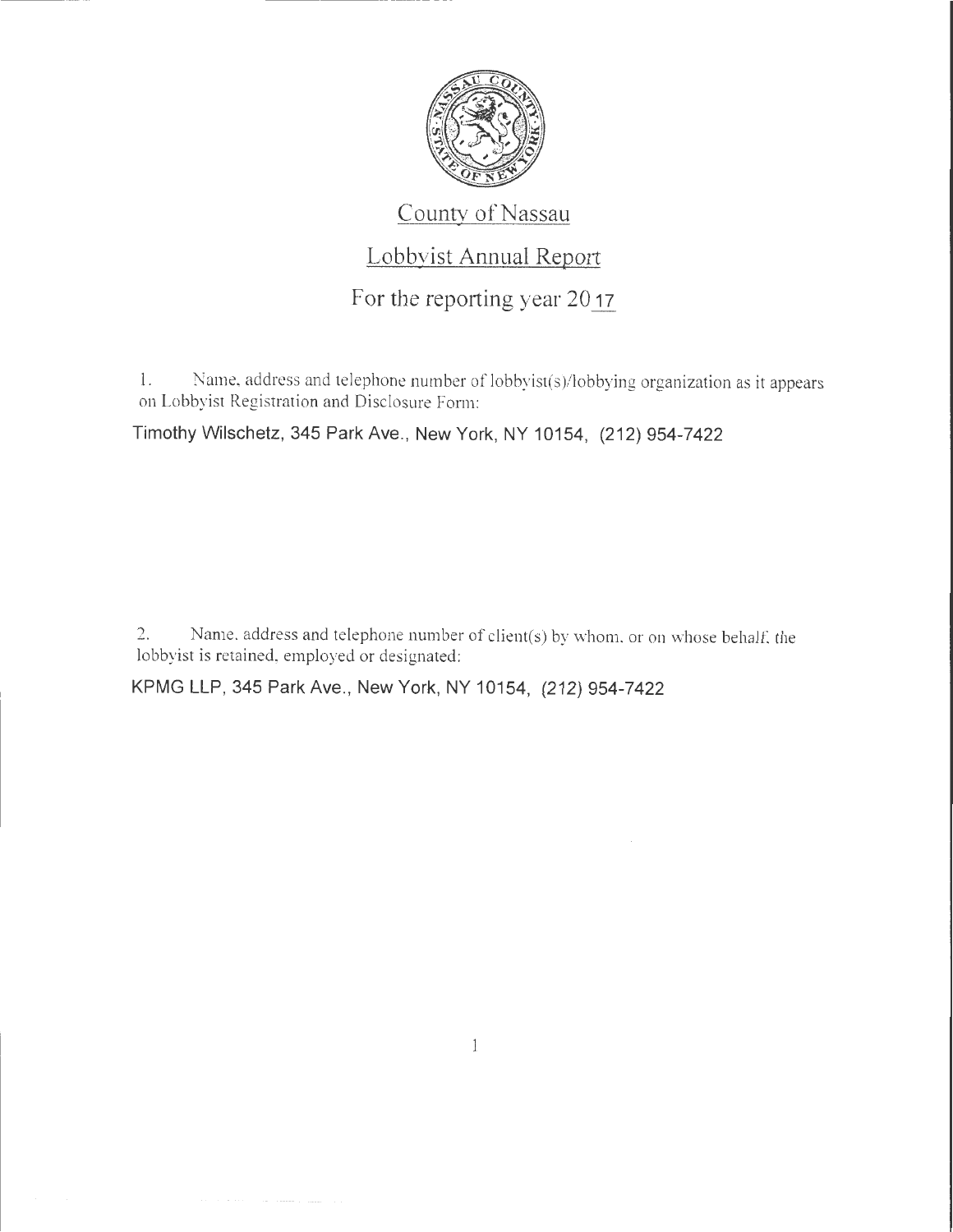3. A description of the subject or subjects on which each lobbyist retained, employed or designated by such client has lobbied:

**None** 

4. Names of the persons and agencies before which such lobbyist has lobbied:

**None** 

5. List below amounts for any compensation paid or owed to the lobbyist during the prior year for the purposes of lobbying. Such amounts shall be detailed as to amount, to whom paid and for what purpose.

| Amount<br>0.00                              | Details<br>N/A |
|---------------------------------------------|----------------|
|                                             |                |
|                                             | $\sim$         |
|                                             |                |
|                                             |                |
| <b>BB-CHILLING ALAN CONTINUES ARABIANAL</b> |                |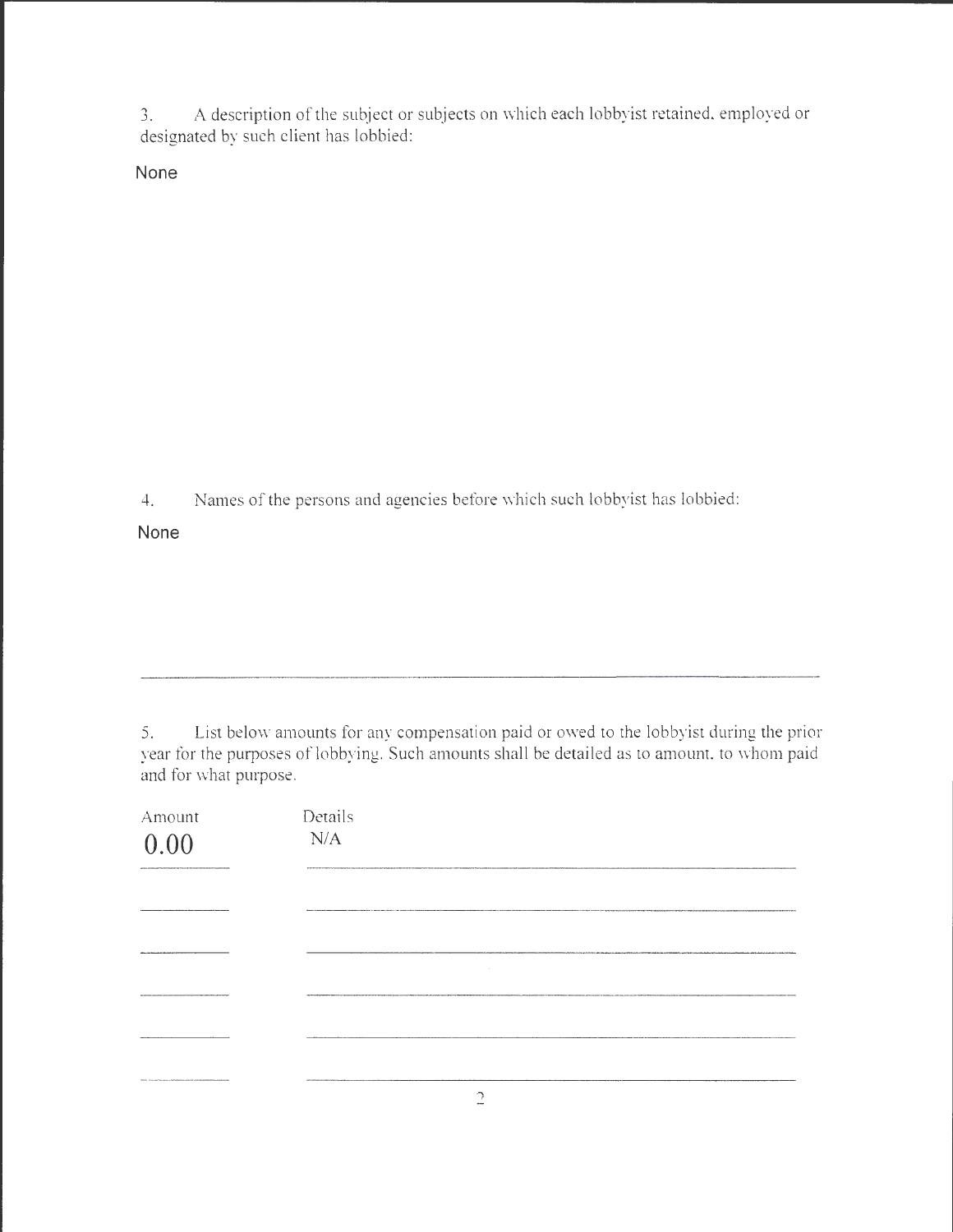|                                                                                                                  | --------------------                                                                                                |
|------------------------------------------------------------------------------------------------------------------|---------------------------------------------------------------------------------------------------------------------|
| an orbe Philadelphia providence and company of the company of the company of the company of the battery<br>_____ |                                                                                                                     |
|                                                                                                                  | .<br>2006. – Alexandri Alexandri Maria Maria Maria Maria Maria Maria Maria Maria Maria Maria Maria Maria Maria Mari |

6. List below the cumulative total amounts earned for lobbying throughout the year: **0.00** 

7. List below the expenses incurred or expensed by lobbyist for the purpose of lobbying:

| Amount | Details |
|--------|---------|
| 0.00   | N/A     |
|        |         |
|        |         |
|        |         |
|        |         |
|        |         |
|        |         |
|        |         |
|        |         |
|        |         |
|        |         |
|        |         |
|        |         |
|        |         |
|        |         |